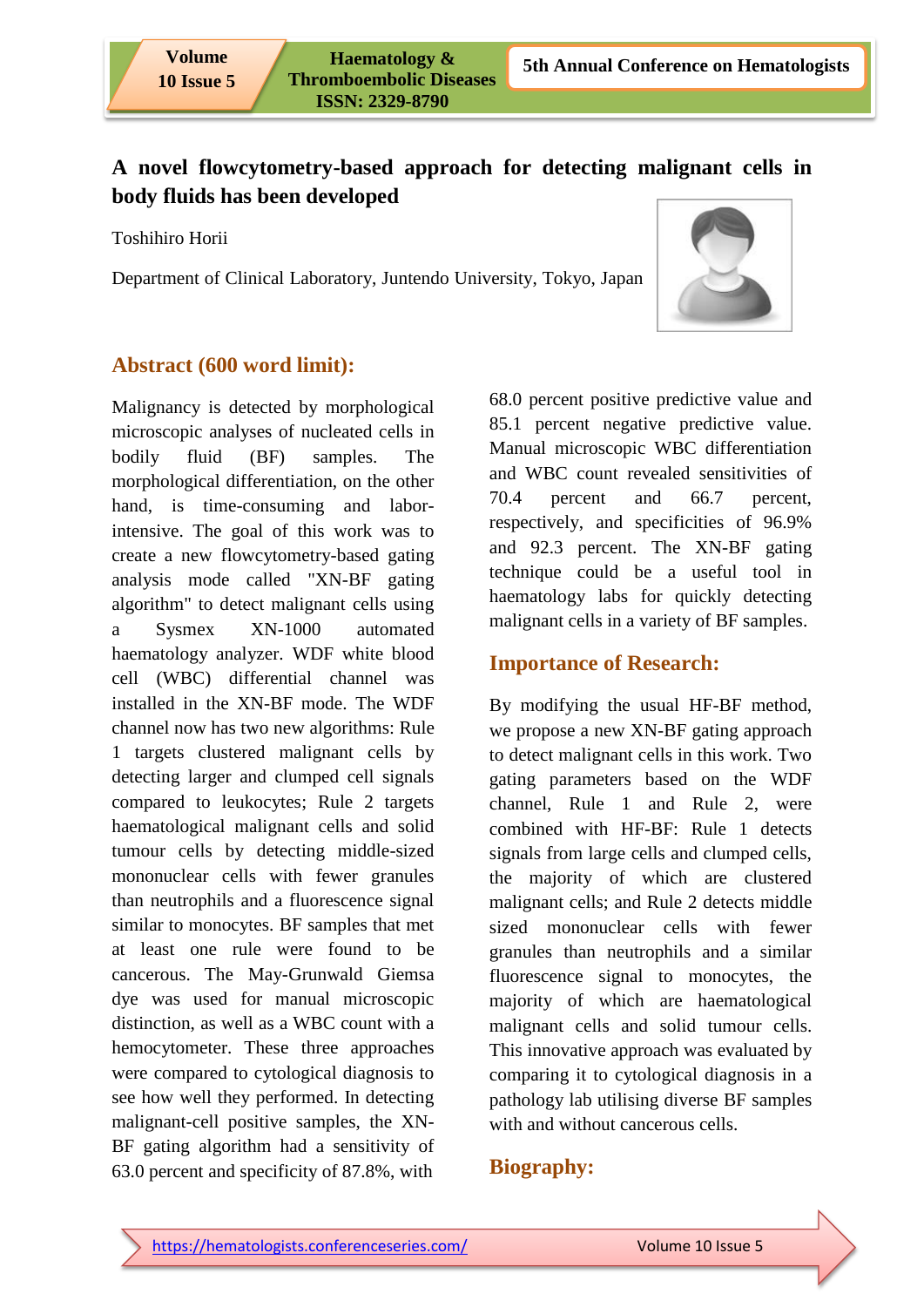**10 Issue 5**

 **Haematology & Thromboembolic Diseases ISSN: 2329-8790** 

Toshihiro Horii is the Department of Clinical Laboratory, Juntendo University, Tokyo, Japan. He has lectured nationally and internationally and has published on many aspects of cancer care. He attended medical school and completed his surgical residency in Juntendo University, and completed a surgical oncology fellowship. He has been named to the Top Docs list and has won awards for the development of multidisciplinary oncology care programs.

## **Information of Institute:**

Juntendo University is a private university in Japan. Its headquarters are on its campus in Bunkyo, Tokyo, for the School of Medicine and in Inzai, Chiba, for the School of Health and Sports Science. The university was established in 1838 for medical and in 1946 for other departments. It is nicknamed Jundai. The Faculty of Medicine orchestrates study abroad opportunities at Juntendo, though placements are also available through the faculties of Sports Science, Health Care and Nursing. For international students who wish to study at Juntendo, the university offers Japanese language lessons at beginner, intermediate and advanced levels.

#### **Institution:**



#### **References:**

- 1. [Dekker A, Bupp PA. Cytology of](https://chronic-obstructive-pulmonary-disease.imedpub.com/archive.php)  [serous effusions. An investigation](https://chronic-obstructive-pulmonary-disease.imedpub.com/archive.php)  [into the usefulness of cell blocks](https://chronic-obstructive-pulmonary-disease.imedpub.com/archive.php)  [versus smears. Am J Clin Pathol.](https://chronic-obstructive-pulmonary-disease.imedpub.com/archive.php)  [1978;70\(6\):855–60. Epub](https://chronic-obstructive-pulmonary-disease.imedpub.com/archive.php)  [1978/12/01.](https://chronic-obstructive-pulmonary-disease.imedpub.com/archive.php)
- 2. [Jerz JL, Donohue RE, Mody RR,](https://chronic-obstructive-pulmonary-disease.imedpub.com/archive.php)  [Schwartz MR, Mody DR, Zieske](https://chronic-obstructive-pulmonary-disease.imedpub.com/archive.php)  [AW. Detection of malignancy in](https://chronic-obstructive-pulmonary-disease.imedpub.com/archive.php)  [body fluids: a comparison of the](https://chronic-obstructive-pulmonary-disease.imedpub.com/archive.php)  [hematology and cytology](https://chronic-obstructive-pulmonary-disease.imedpub.com/archive.php)  [laboratories. Arch Pathol Lab Med.](https://chronic-obstructive-pulmonary-disease.imedpub.com/archive.php)  [2014;138\(5\):651–7. Epub](https://chronic-obstructive-pulmonary-disease.imedpub.com/archive.php)  [2014/05/03.](https://chronic-obstructive-pulmonary-disease.imedpub.com/archive.php)
- 3. Ben-Ezra J, Stastny JF, Harris AC, Bork L, Frable WJ. Comparison of the clinic microscopy laboratory with the cytopathology laboratory in the detection of malignant cells in body fluids. Am J Clin Pathol. 1994;102(4):439–42. Epub 1994/10/01.
- 4. Kendall B, Dunn C, Solanki P. A comparison of the effectiveness of malignancy detection in body fluid examination by the cytopathology and hematology laboratories. Arch Pathol Lab Med. 1997;121(9):976– 9. Epub 1997/09/26.
- 5. Doherty CM, Forbes RB. Diagnostic Lumbar Puncture. Ulster Med J. 2014;83(2):93–102. Epub 2014/07/31. ; PubMed Central PMCID: PMCPMC4113153.
- 6. Franchini M, Di Minno MN, Coppola A. Disseminated intravascular coagulation in hematologic malignancies. Semin Thromb Hemost. 2010;36(4):388– 403. Epub 2010/07/09.